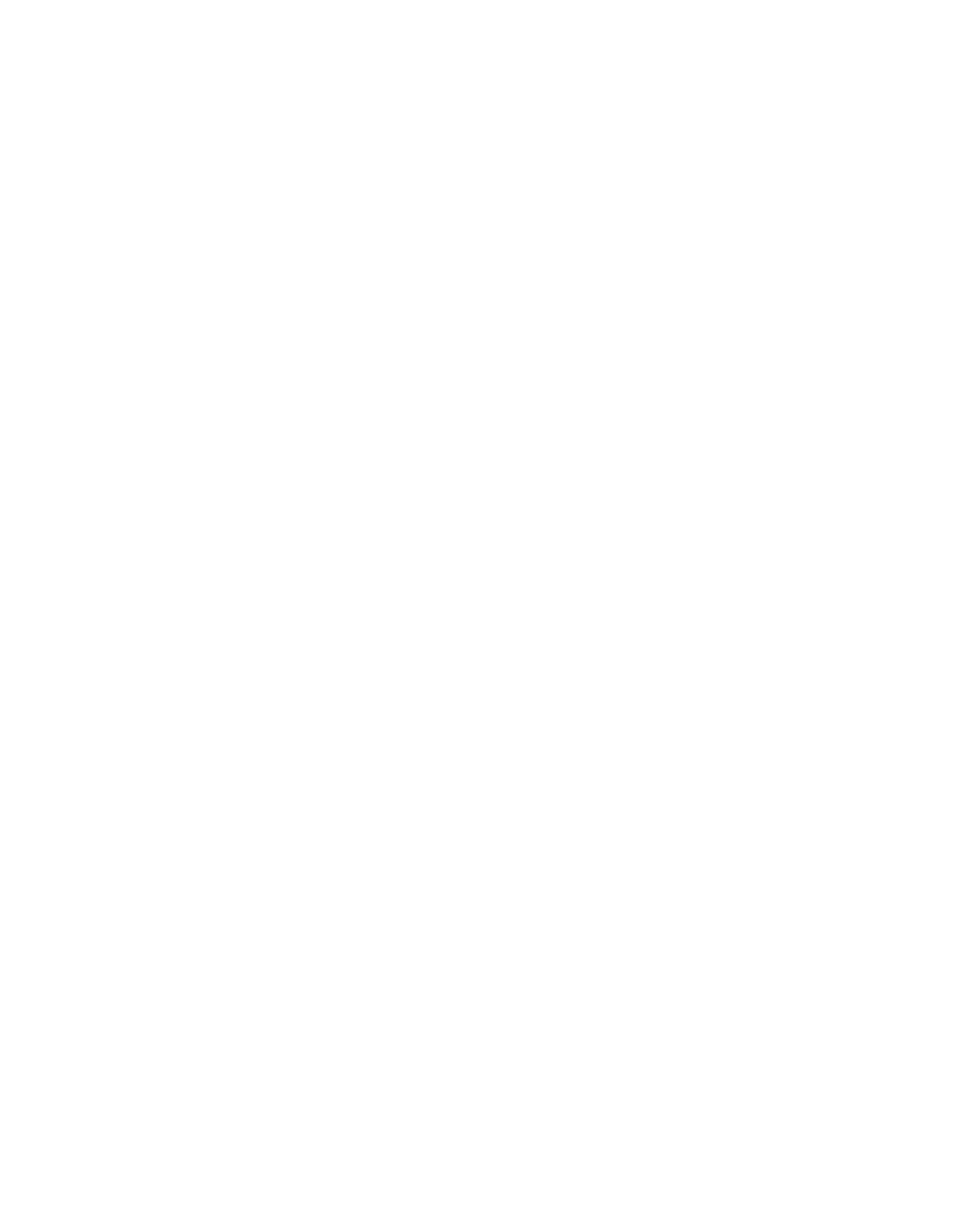We are pleased to announce that your child has the opportunity to participate in a much anticipated overnight field trip to Washington DC! During two days of touring, students will visit Arlington National Cemetery, Capitol Hill, Ford's Theater, the National Archives, various Smithsonian museums, the World War II and Vietnam War Memorials, and much more! Each bus has at least four chaperones (including Slippery Rock teachers) that ensure the students have a safe, fun, and educational experience to be remembered for years to come.

We board buses at the **Slippery Rock Middle School** parking @ 5:30 AM on **Saturday, May 14 th** and return Sunday evening. The cost of the trip is \$290 per student, and includes deluxe coach buses, deluxe hotel rooms (4 students per room), all meals, and admission charges.

#### **Getting signed up:**

- Go to [www.logantoursinc.com](http://www.logantoursinc.com) to sign up for the trip (\$100 non-refundable deposit due at time of sign up)
- Registration is open Monday, Feb 28 at 7 am Friday, March 4 at midnight
- Attend the kick off meeting on **Monday, February 28 th at 7 PM in the LGI room**

#### **Fundraising Opportunity:**

- To help offset the cost of the tour, students may participate in a **hoagie sale** fundraiser.
- The profit will be \$2.50 per hoagie.
- The sale will run until March 4th, when orders and payment are due online at www.logantoursinc.com.
- The hoagies will be distributed in the school cafeteria on March 16th from 2:30-4:30 pm.

#### **Other important information:**

- **●** Final payment (online), and roommate forms (turn in to teachers at school) are due **Wednesday, April 13th.**
- **●** A second parent meeting will be held in the Middle School Cafeteria on **Monday, May 9 th at 7 PM**. Roommate and bus lists will be posted at that time. Any changes to medical information should be made at this meeting.
- **●** If your child must drop out of the trip before May 13 th , **all payments, except the \$100 deposit, will be refunded.**
- **●** After May 13, the trip cost is not refundable.
- **●** Written refund requests must be submitted to Mr. Book in room 109 including parent name, phone number, address (for mailing the refund check), and reason for dropping.
- Fundraising profit cannot be refunded, and will be put into a tour scholarship account for students in future years to attend the DC trip.
- **● School discipline standards will be upheld during the trip, and participation may be denied based upon a student's disciplinary record.**
- **●** A limited scholarship fund is available for deserving students in need of assistance. Interested parties should obtain an application from Mr. Book immediately. **It is due at the February 28 th sign up meeting**. **Students must participate in the fundraiser to be eligible for financial aid.** The student's profits from the fundraiser will be matched with scholarship money.